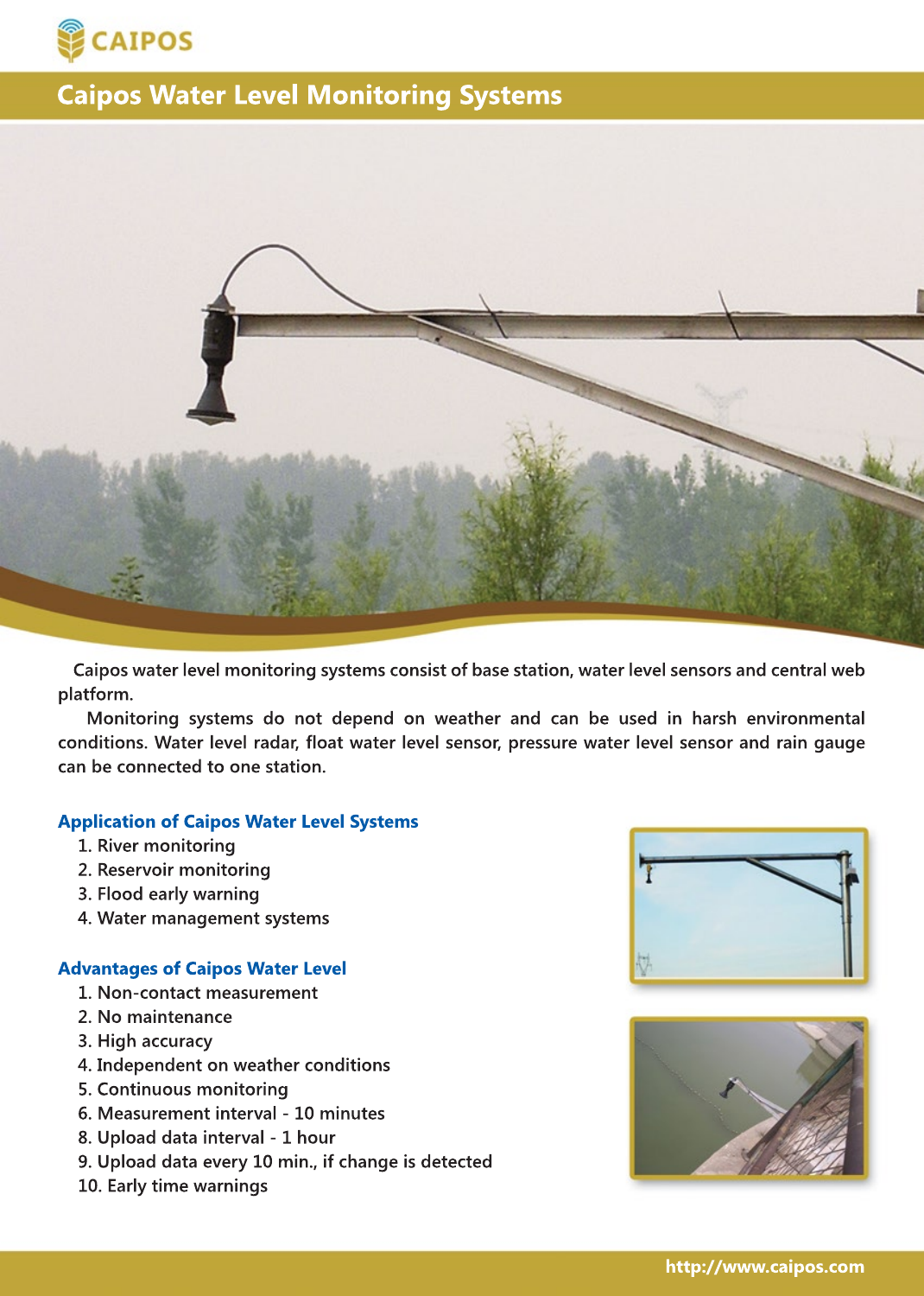

**Automatic water level monitoring systems Caipos are used for flood warnings systems, research and study.**

**Caipos GmbH is official supplier of China Ministry of Water Resources for soil, water level and precipitation monitoring.**

水利先进实用技术 水利先进实用技术 推广证书 推广证书 NINN-AMERICA INDIVIDUNDED 类地利Caipos国际公司、济南科百经贸有限公司: 你单位 CAIPOS (边特斯) 培情、水情自动监测及预整系统(技术) 你单位边的新(Calpos)无线喇嘛能测系统(技术)列入 C2013年度水利先 FA (2019年女女科先进实用技术重点施广器导目录), 认定为水科先进 通信用技术重点推广指导目录)、认定为水利生涯实用技术、特发此证。 **CHILE, IVERJE** 自发证之日起,证书有效案已经。 自发证之目起,证书有效期工作 ORIGIA, 1988, State la on, false, \$28, 576, 18, 618, 98, 92-**CAA - HOR., Vidy I** 

**National Certificate for 2011 National Certificate 2013**



**Caipos Systems send data over the Internet to central data platform. Data is stored in robust data bases, processed by efficient algorithm and presented to the user in tabular and graphical view. Free web space is provided with every Caipos system. User can can access the data for last 5 years from PC, cell phone or note books. Data older than 5 years is archived and available on request.**

### **Principle of Operation**

# **Base Station**

### **Main Unit**

- **1. RTU**
- **2. GPRS/GSM Module**
- **3. Battery**
- **4. Solar Panel 5. Sensor Engine**
- **6. Wireless Coordinator**

## **Sensors:**

- **1. Water Level Radar**
- **2. Float Water Level Sensor**
- **3. Pressure Water Level Sensor**
- **4. Rain Gauge**
- **5. Weather Sensors**

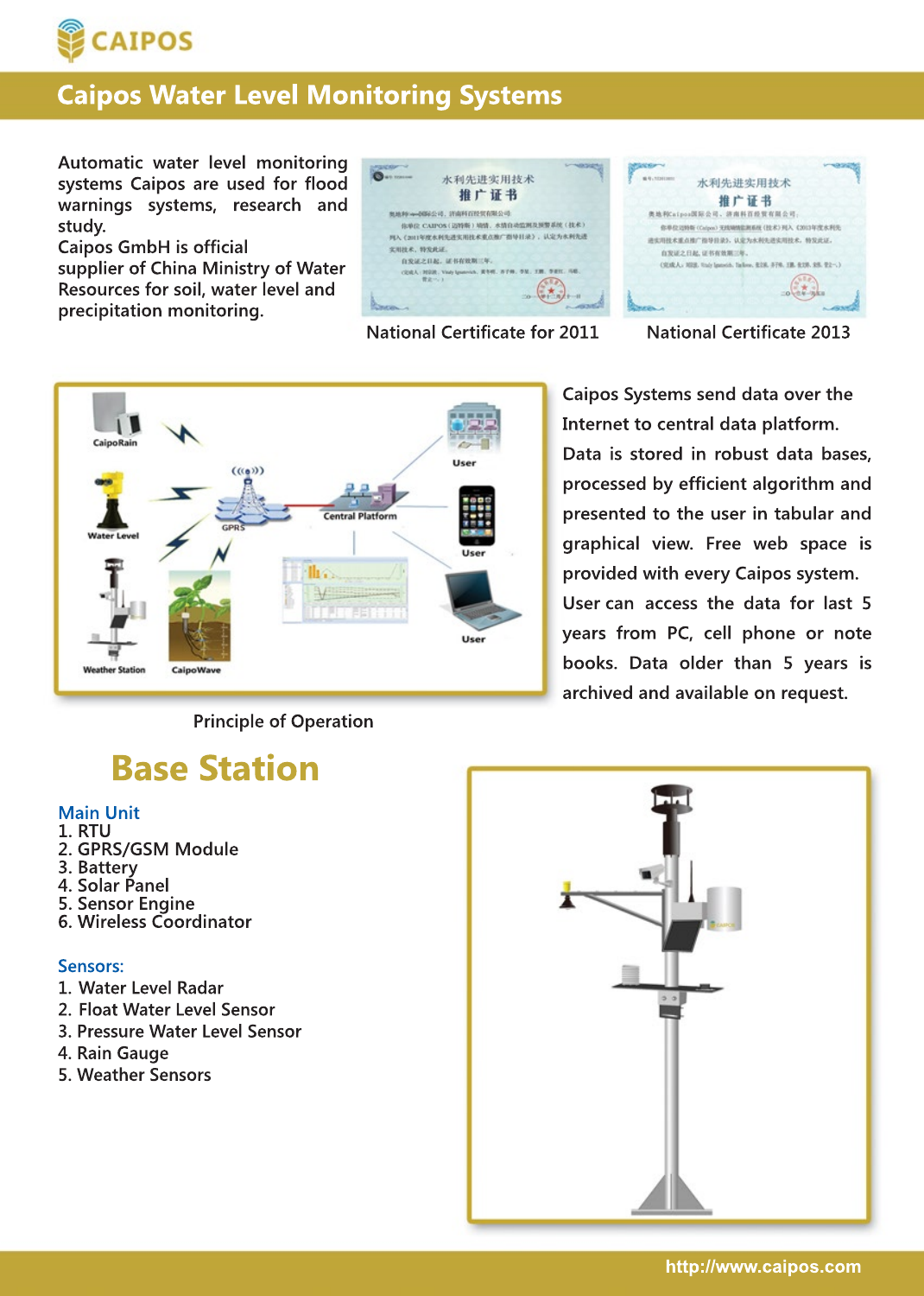

# **Products of Advantages of Caipos Systems Caipos**

**1. Advanced Technologies: Caipos Systems use only latest developments in wired/wireless measurements and data transfer technologies.**

**2. Wide Range: Different wired and wireless sensors can be connected to one base station.**

**3. Ultra Low Power Consumption: Thanks to advanced design and optimized data processing, all Caipos systems have very low power consumption and long time of autonomous operation.**

**4. Data Transfer: Data is sent via GSM/GPRS to central data platform every hour, or according the user's settings, or if alarm conditions happen.**

**5. Reliability: Caipos systems can operate in harsh weather and difficult geographical conditions.**

**6. Low Cost: High quality, low power consumption, minimal maintenance make Caipos systems one of best cost effective solutions.**

**7. Reliable Central Data Platform: Web application on the central data platform receives and processes data and controls operation of stations. Constant backups make sure that data is always protected.**

**8. Easy and Fast Installation: Caipos systems come pre-configured and ready to use. The whole installation takes just 10 minutes.**

# **Technical Data**

| <b>Dimensions of Main Unit</b> | 130x150x120mm,                   |  |
|--------------------------------|----------------------------------|--|
| Battery                        | 6V 4.5AH, 7.2AH, 12AH            |  |
| <b>Solar Panel</b>             | 149x199x3.2mm, 1.08W             |  |
| <b>Max. Sensors Quantity</b>   | 32 wired, 64 wireless            |  |
| <b>Power Consumption</b>       | 20-70 uA                         |  |
| <b>Flash Memory</b>            | 4MB (2 years of data)            |  |
| Communication                  | GSM/GPRS, USB                    |  |
| Logging Interval               | 1 minute - 2 hours               |  |
| Data Transfer Interval         | 1 hour - 10 minutes              |  |
| <b>Operating Temperature</b>   | $-40^{\circ}$ C $-+80^{\circ}$ C |  |
| <b>Protection Class</b>        | IP <sub>65</sub>                 |  |
| <b>Operation without Sun</b>   | more than one month              |  |
| <b>Lighting Protection</b>     | built in protection              |  |



**CaipoRain**



**Water Level**



**Wireless Sensor**



**Base Station**



**Irrigation Control System**